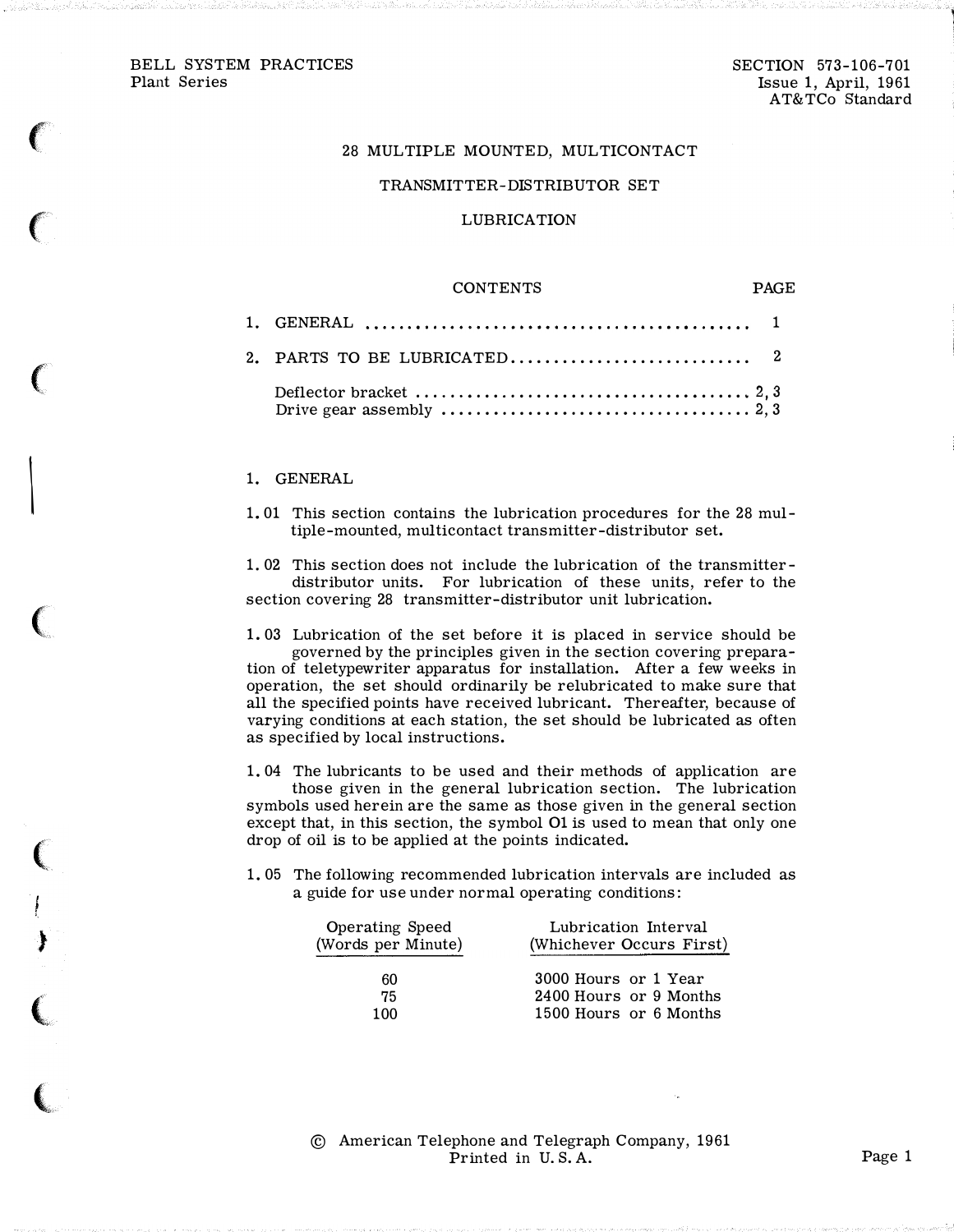SECTION 573-106-701

# 2. PARTS TO BE LUBRICATED

2. 01 Deflector Bracket and Drive Gear Assembly



;'')

"')

)

 $\sum_{i=1}^n$ 

'\  $\mathcal{L}$ 

';J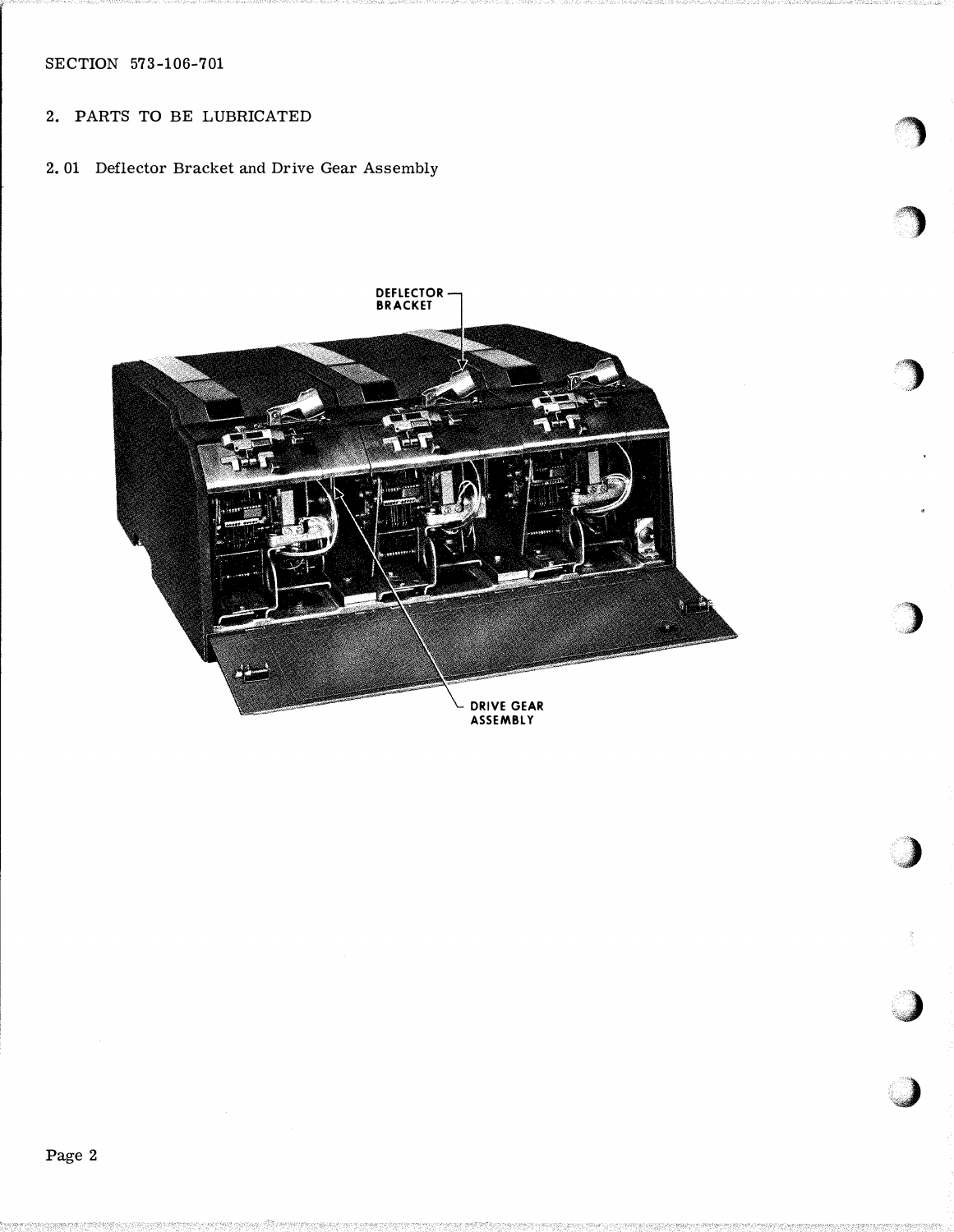### 2. 02 Deflector Bracket



2. 03 Drive Gear Assembly

and the state of the state of the state of